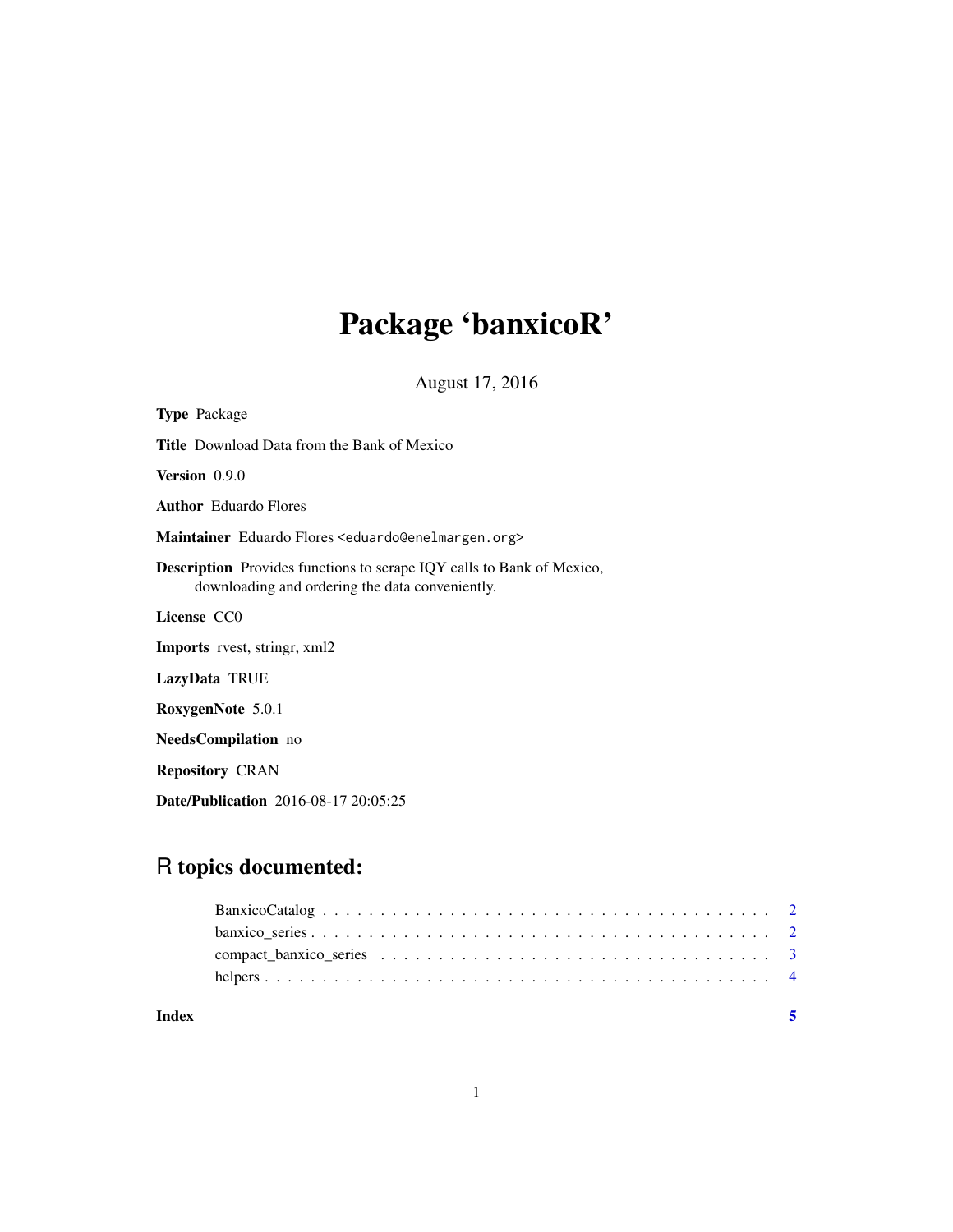<span id="page-1-0"></span>

# Description

A dataset containing the id's for some Banxico series.

#### Usage

BanxicoCatalog

#### Format

A data frame with 133 rows and 9 variables:

PARENT Parent or theme of data series

LEVEL\_1 Level one category

LEVEL\_2 Level two category

LEVEL\_3 Level three category

LEVEL\_4 Level four category

LEVEL\_5 Level five category

LEVEL\_6 Level six category

FREQUENCY Frequency of data (i.e. monthly)

ID ID to pass to banxico series

banxico\_series *Returns data series from BANXICO*

#### Description

Returns data.frame with BANXICO data series

#### Usage

```
banxico_series(series, metadata = FALSE, verbose = FALSE, mask = FALSE)
```
# Arguments

| series   | Series ID                                      |
|----------|------------------------------------------------|
| metadata | If TRUE returns list with metadata information |
| verbose  | If TRUE prints steps while executing           |
| mask     | if TRUE names data column "value", not the id  |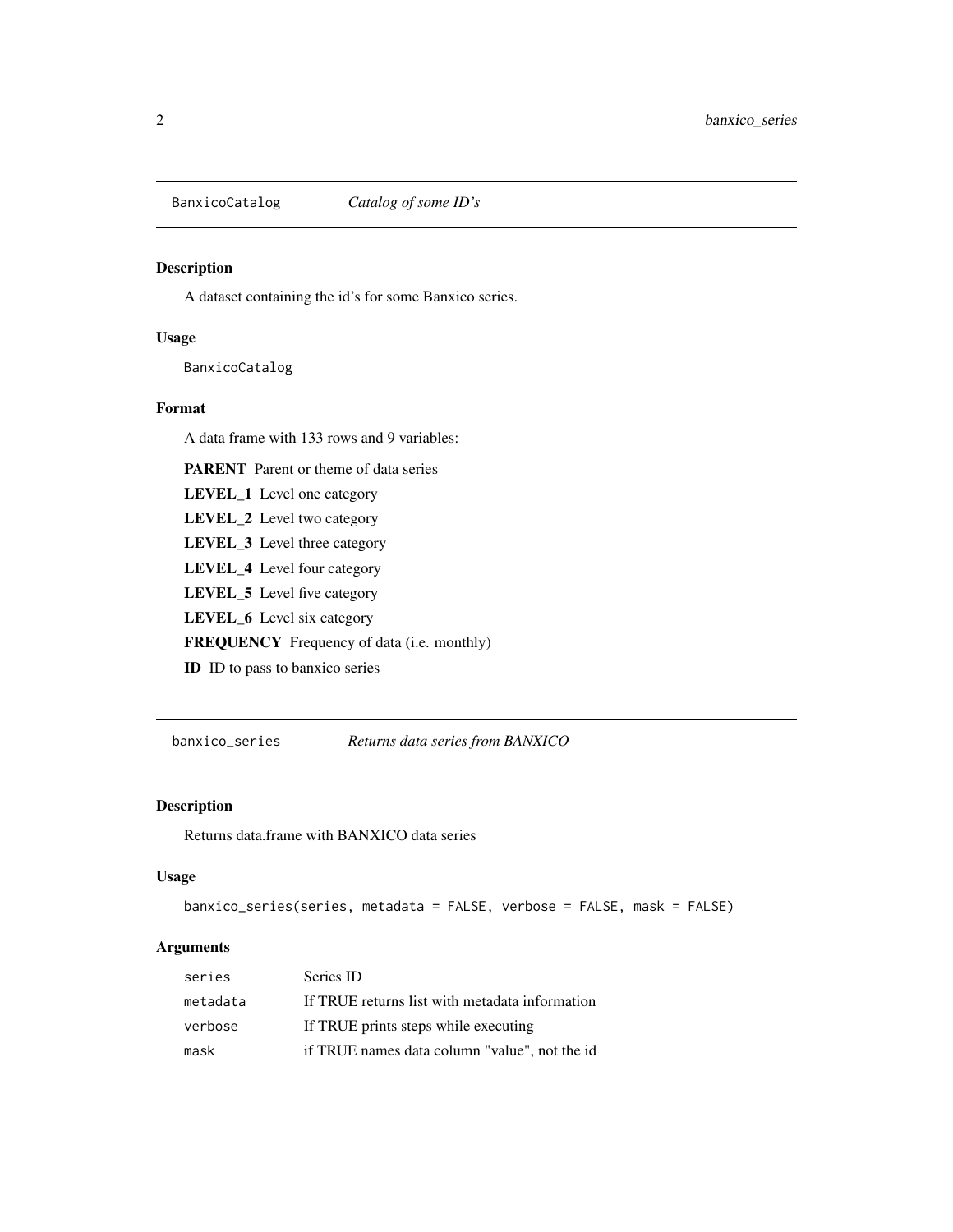<span id="page-2-0"></span>compact\_banxico\_series 3

# Value

data.frame

# Author(s)

Eduardo Flores

# Examples

```
# Bank of Mexico international reserves
## Not run:
reserves <- banxico_series("SF110168")
```
## End(Not run)

compact\_banxico\_series

*Compacts data and metadata into a data.frame*

# Description

Returns data.frame with metadata and data from banxico\_series() in data.frame form. Each metadata data is replicated in its corresponding column.

#### Usage

```
compact_banxico_series(series)
```
#### Arguments

series series ID

#### Author(s)

Eduardo Flores

### Examples

```
## Not run:
df <- compact_banxico_series("SF110168")
```
## End(Not run)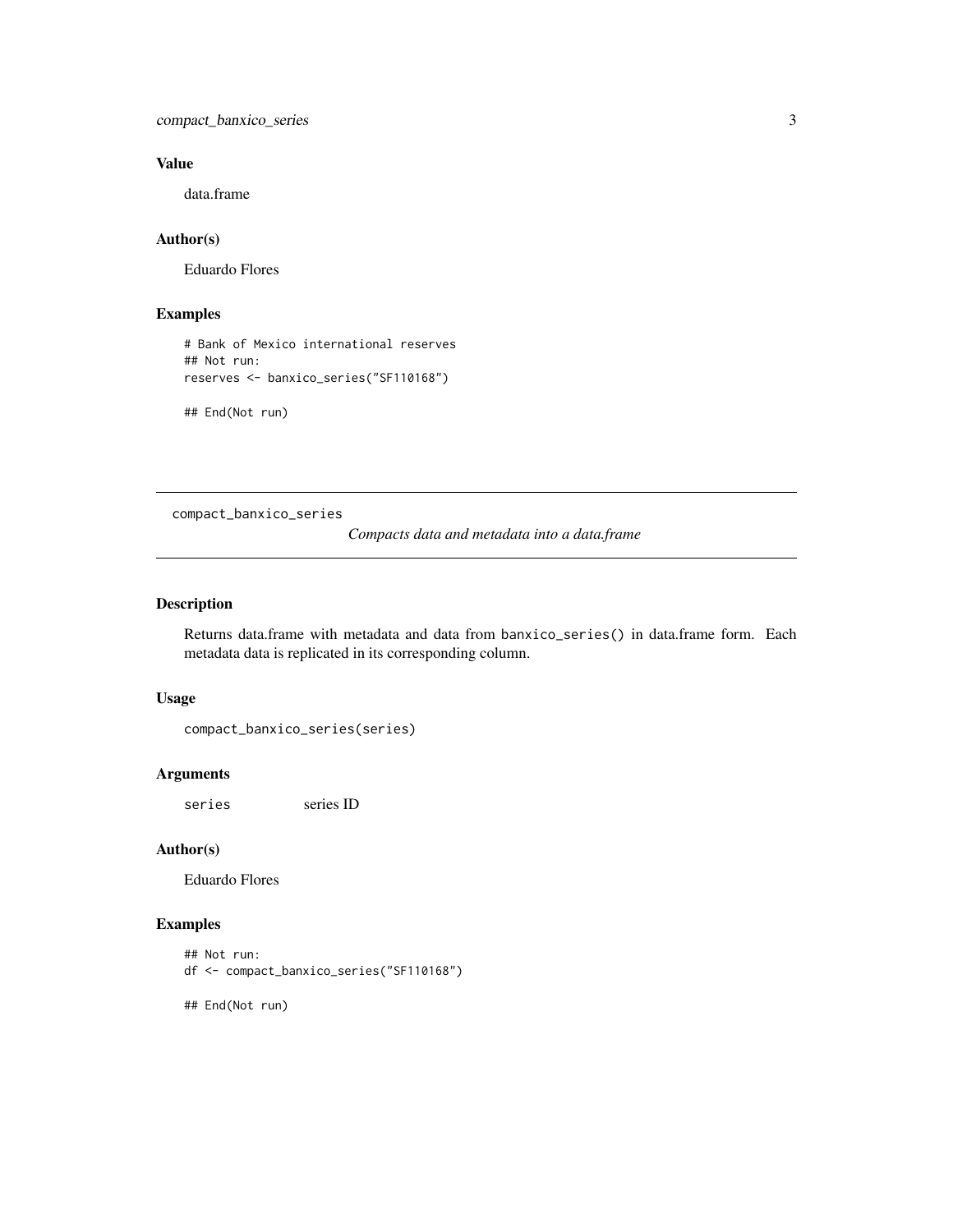<span id="page-3-0"></span>

# Description

See details

# Usage

```
banxico_parsetrim(string, trim_begin = TRUE)
```
banxico\_parsemeta(slist, lookfor, exclude = FALSE)

# Arguments

| string     | X |
|------------|---|
| trim_begin | V |
| slist      | Z |
| lookfor    | m |
| exclude    | d |

#### Details

banxico\_parsetrim translates banxico trimesters to dates. banxico\_parsemeta extracts metadata from banxico iqy call.

# Examples

```
# trimester
string <- "Jan-Mar 2015"
trim <- banxico_parsetrim(string)
```